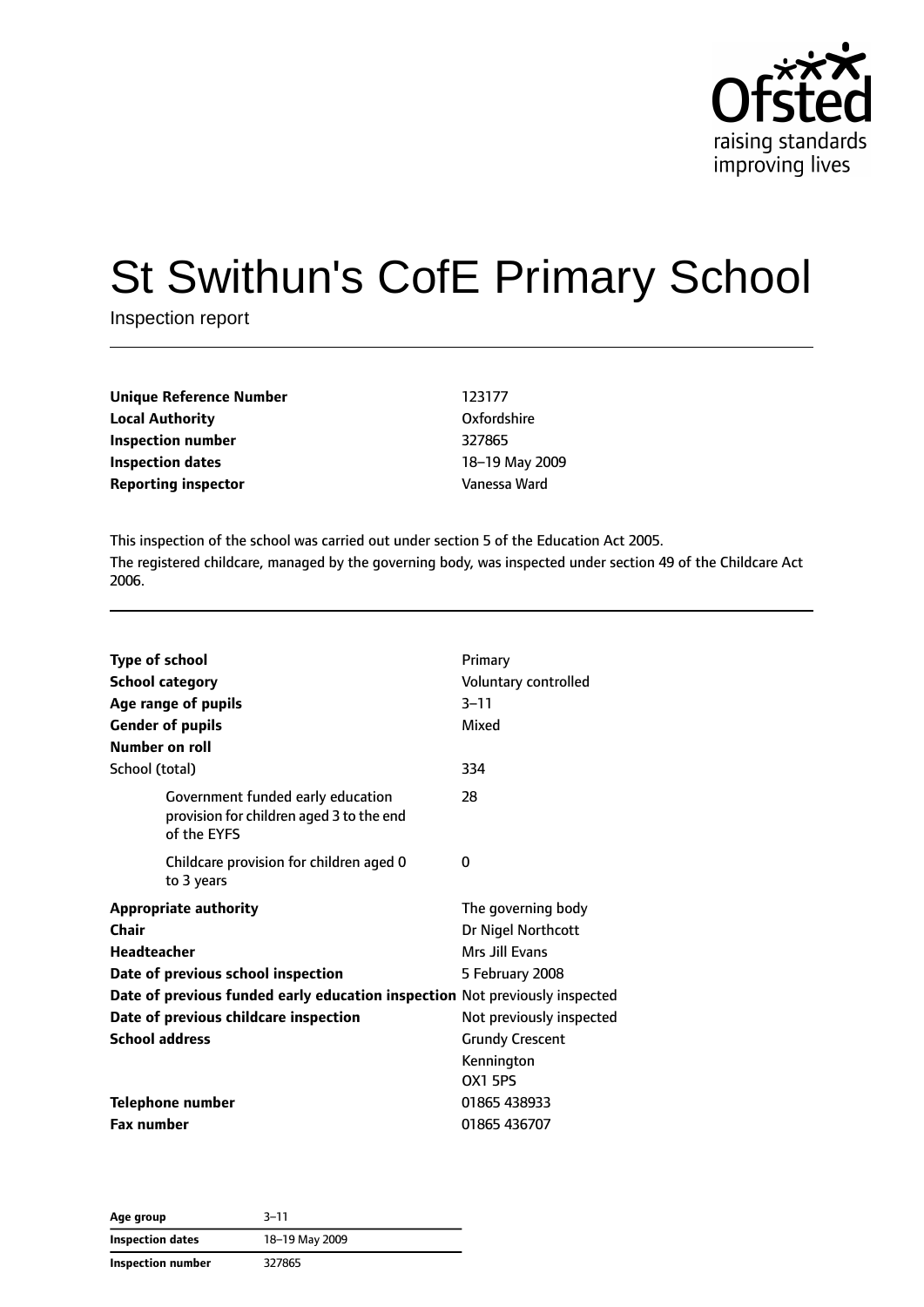.

<sup>©</sup> Crown copyright 2009

Website: www.ofsted.gov.uk

This document may be reproduced in whole or in part for non-commercial educational purposes, provided that the information quoted is reproduced without adaptation and the source and date of publication are stated.

Further copies of this report are obtainable from the school. Under the Education Act 2005, the school must provide a copy of this report free of charge to certain categories of people. A charge not exceeding the full cost of reproduction may be made for any other copies supplied.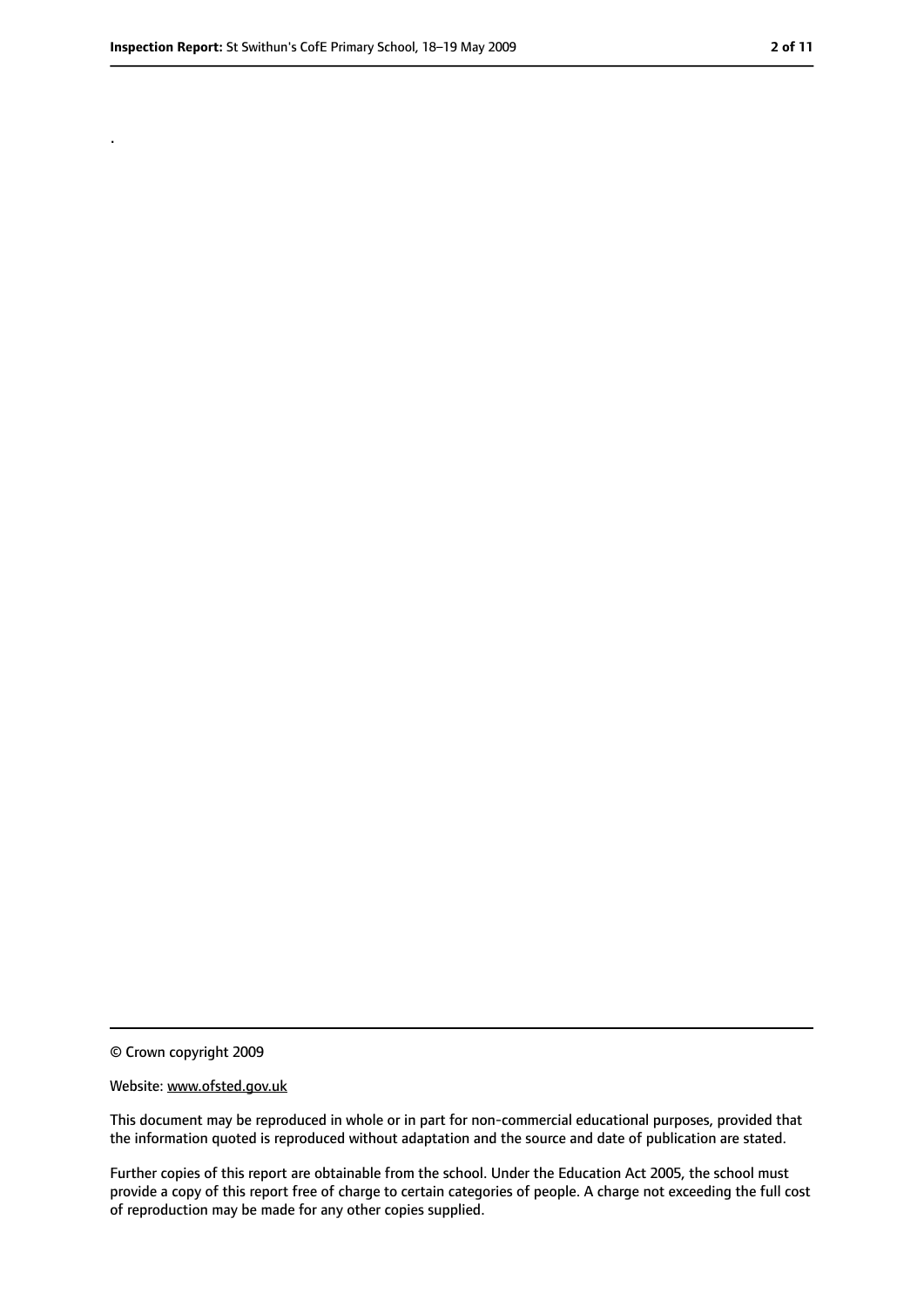# **Introduction**

The inspection was carried out by three Additional Inspectors.

#### **Description of the school**

St Swithun's CofE Primary School islarger than average. Pupils enter the Early Years Foundation Stage at the start of the term in which they will be four. Most of the pupils are from White British backgrounds. A small number come from a range of ethnic backgrounds. Very few pupils are at the early stages of speaking English as an additional language. Fewer pupils than average qualify for free school meals. The proportion of pupils with learning difficulties and/or disabilities, including those with a statement of special educational need, is below average. This includes pupils with moderate learning difficulties and some with behavioural, social or emotional difficulties. The school has close links with Kingfisher Special School, which islocated on the same site. Pupils in the special school have moderate to severe learning difficulties and, at times, are included in classes at St Swithun's. A privately run playgroup is based on the school site and most of these children transfer into the school's Nursery.

As a result of the previous inspection, the school was asked to make significant improvements by accelerating the progress of boys and more-able pupils in writing and improving the quality of teaching for these groups, ensuring that the monitoring and evaluation carried out by the leadership team was sharply focused on groups that were underachieving and making sure that the environment reflected high expectations and stimulated interest.

#### **Key for inspection grades**

| Outstanding  |
|--------------|
| Good         |
| Satisfactory |
| Inadequate   |
|              |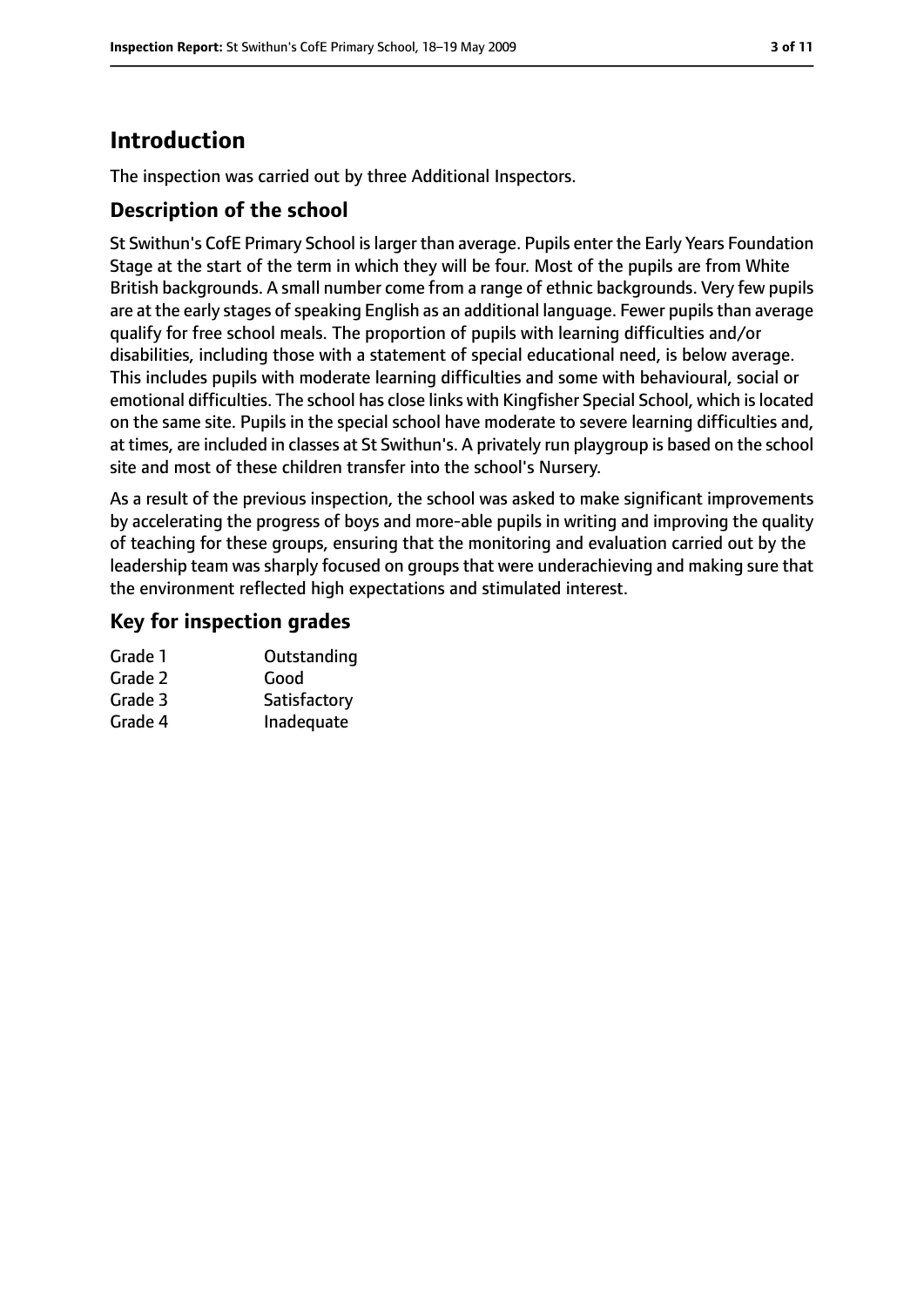# **Overall effectiveness of the school**

#### **Grade: 3**

As a result of improvements since the previous inspection, St Swithun's now provides a satisfactory education for its pupils. Several aspects have improved so that they are now good. In accordance with section 13(5) of the Education Act 2005, Her Majesty's Chief Inspector is of the opinion that the school no longer requires significant improvement.

The improvements are the result of much hard work by the school's senior leaders, staff and governors. It is to their credit that they have achieved this level of improvement given the temporary changes of staff that have occurred during the year. Parents greatly appreciate the changes that have taken place, typically commenting that 'the school has made good progress since the last inspection' and 'my son is particularly motivated by the recent changes'. However, the staff know that the momentum of change must continue if pupils are to achieve as well as they can. The improvement to date indicates that the school has satisfactory capacity to continue to improve.

Children are given a good start to their education in the Early Years Foundation Stage. By the end of Year 6 standards are broadly average, but are rising. Factors that have contributed to this are the rigorous system for tracking pupils' progress, interventions to support those who could do better and giving teacher's greater accountability for their pupils' progress. Similarly, the more creative and exciting curriculum is helping to motivate both boys as well as girls, and they speak enthusiastically about the stories they are writing in the form of a legend. Greater challenge for more-able pupils, particularly in writing, is accelerating their progress. Teaching and learning have improved, but there is insufficient good and outstanding teaching to ensure that pupils make consistently good progress. Opportunities for pupils to apply and practise their writing skills in different subjects are now well established. The school recognises that numeracy skills and information and communication technology (ICT) skills also need to be practised in a range of different subjects.

The senior leaders work well as a team and understand the school's strengths and weaknesses, as well as the actions that need to be taken to bring about improvement. However, the roles of subject leaders are not sufficiently developed to enable them to drive improvements in their subjects. Staff absence has hindered this development, but staffing is expected to be more stable from the start of the autumn term.

The good quality of care, quidance and support provided by the school contributes substantially to the good outcomes for pupils' personal development and well-being. Support for pupils when they join or leave the school, and when they move between key stages, is good. This term the older Reception children share a playtime with Year 1 pupils as buddies, to help them prepare for their move to the infants. Behaviour around the school and in lessons is good. At breaktimes and lunchtimes, pupils relate well to each other. They enjoy informal team games and appreciate the playground buddies from older classes who support them and give out small games equipment.

#### **Effectiveness of the Early Years Foundation Stage**

#### **Grade: 2**

Liaison with parents and carers is comprehensive and enables all children to settle quickly and happily into school. Children enter the school with skills that vary considerably but are broadly typical of three-year-olds. Areas in which their skills are less well developed include early writing,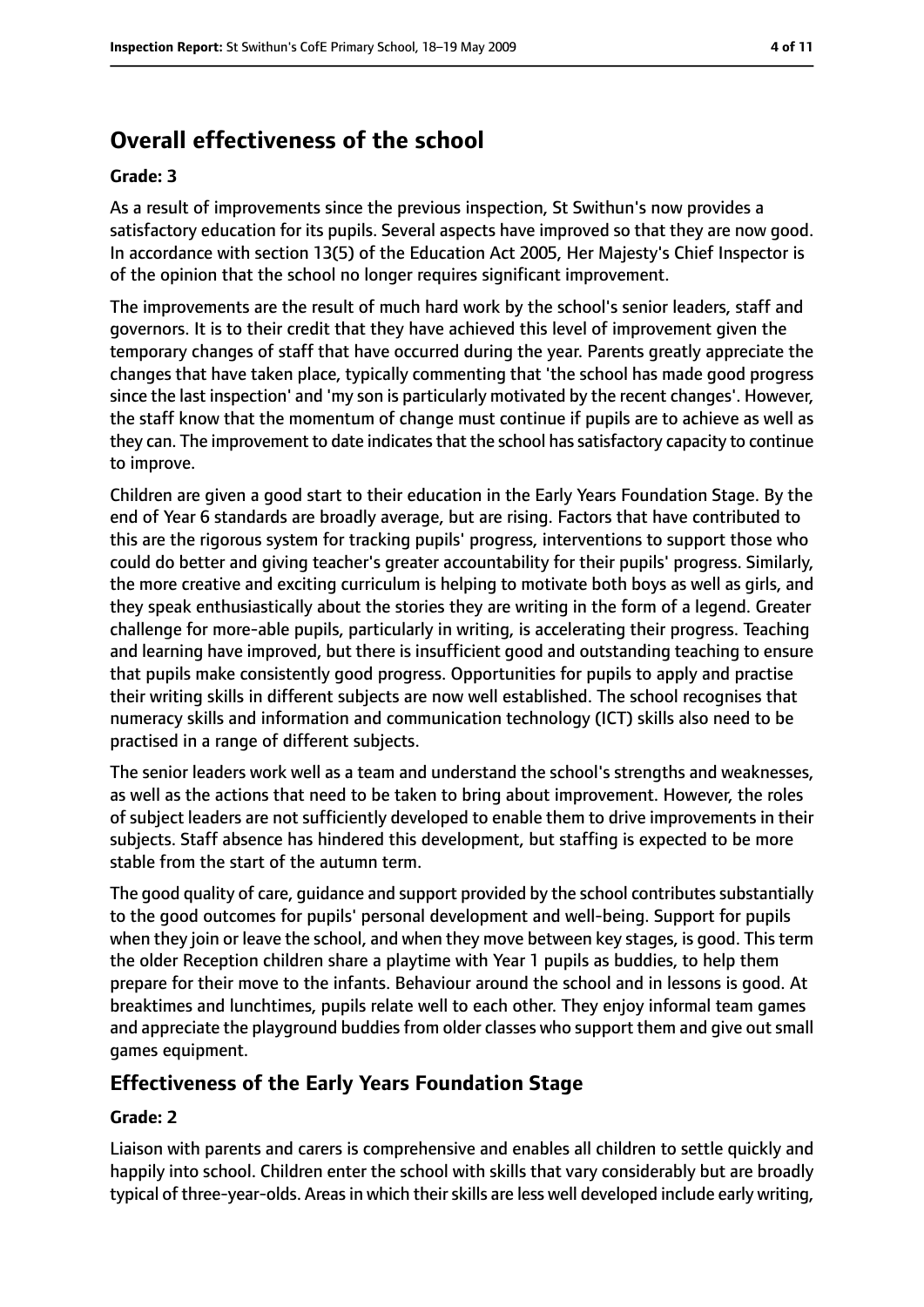number recognition and independent self-help, and the staff therefore rightly focus well on developing these skills. The good provision and attention to individual needs enables the children to achieve well, including those who are learning to speak English. By the time they move to Year 1, most achieve the expected goals and some exceed them, especially in physical and creative development and in knowledge and understanding of the world. In line with the school's initiative, a focus on activities to encourage speaking, listening and writing, combined with the regular teaching of letter names and sounds, is helping to develop writing skills. There is a good balance between adult-led activities and those the children choose for themselves. Planning is thorough and staff use well the assessment information about each child when planning what they need to learn next. The outdoor area is used successfully to promote all areas of learning. Good plans are in place to reorganise the Early Years Foundation Stage into one unit, to include Nursery and Reception children, in order to make better use of the combined inside and outside learning spaces. The welfare of the children is given high priority and they are very well cared for. In the temporary absence of the Early Years Foundation Stage leader, the role is being managed competently by another member of staff.

#### **What the school should do to improve further**

- Improve the quality of teaching and learning so that more of it is good or outstanding.
- Increase the teaching of basic skills in mathematics and ICT in a range of other subjects.
- Develop the roles of subject leaders so that they can drive improvement in their subjects.

A small proportion of the schools whose overall effectiveness is judged satisfactory but which have areas of underperformance will receive a monitoring visit by an Ofsted inspector before their next section 5 inspection.

# **Achievement and standards**

#### **Grade: 3**

Pupils' achievement is satisfactory. Although their progress is beginning to accelerate, they still have considerable catching-up to do in order to achieve as well as they are able. The initiatives introduced by the school are beginning to accelerate progress, but changes of staff have interrupted this in some classes, particularly in Years 1 and 2. The introduction of extended writing sessions and a much greater focus on writing skills, such as vocabulary and punctuation, have increased pupils' enjoyment of writing and their achievement. The school recognises the need to build on these initiatives and to extend the focus to numeracy and ICT. Assessment information shows that there is no significant variation in the attainment of different groups of pupils and that the attainment of boys has improved. Pupils with moderate learning, social, emotional or behavioural difficulties make similar progress to other groups.

#### **Personal development and well-being**

#### **Grade: 2**

Pupils say that they enjoy their lessons in all subjects and are very enthusiastic about the extra clubs that are provided by the school. The academic and sporting achievements of pupils are celebrated in school assemblies, and there is healthy rivalry between members of the different houses in the competition to gain the highest number of house points. Pupils are respectful of each other and of their teachers. They move around the school in an orderly manner and are very polite to visitors. There is a clear understanding of the difference between right and wrong. Pupils report very little incidence of bullying and say that any such occurrence is dealt with very quickly. They know to whom they can turn if they are anxious or upset. The school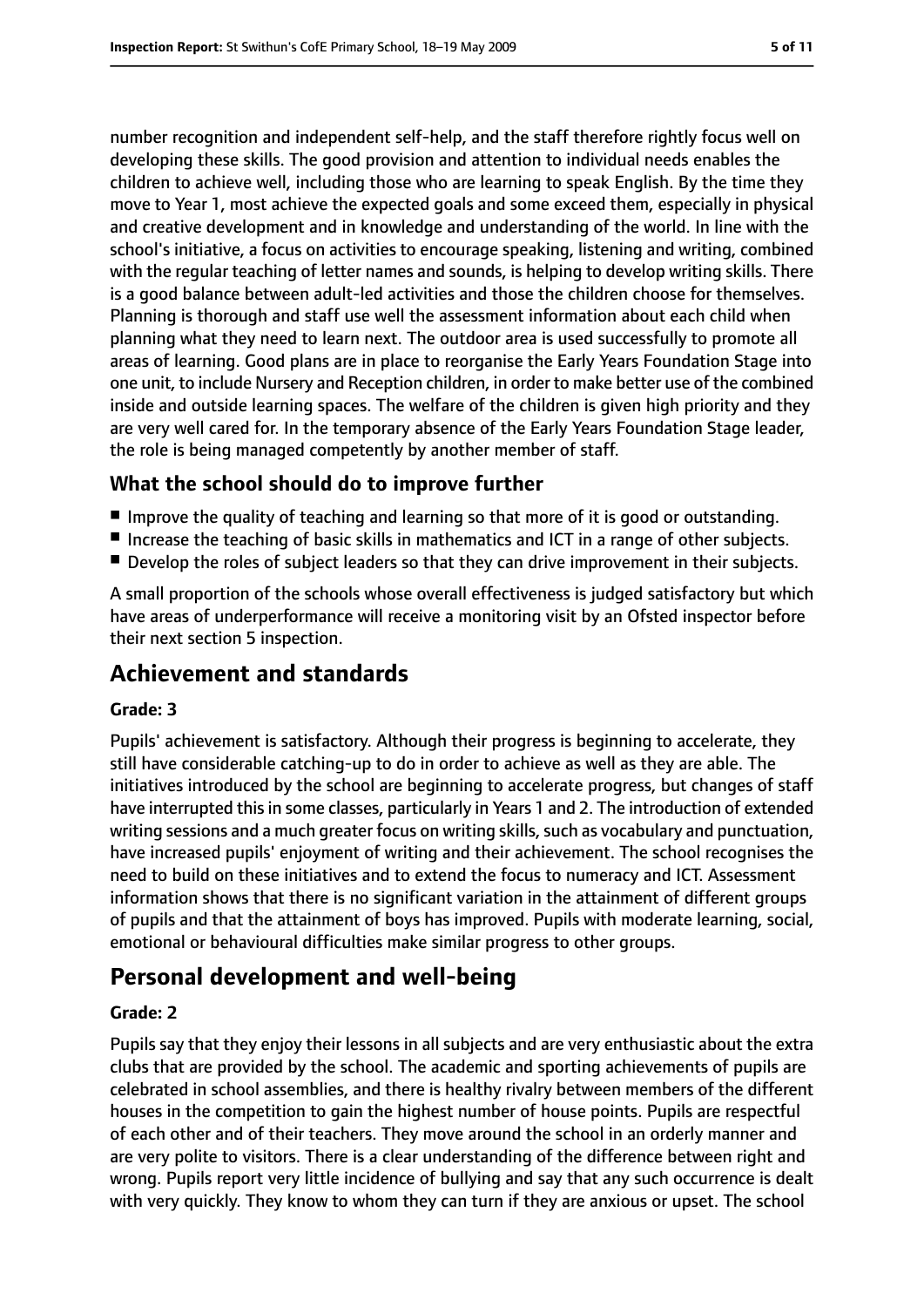council speak positively about their school and how changes that they have helped to implement have made a real difference. They speak about the effectiveness of the school's detention system, which has helped to minimise inappropriate behaviour. Pupils have good knowledge of how to keep healthy and most choose a healthy diet at lunchtimes. The ethos that pervades the school plays a significant role in both spiritual and moral development. Social and cultural development is also good. Attendance is above average and most pupils are punctual. Opportunities to organise and run stalls, raise money for charities and to learn and apply basic skills prepare them satisfactorily for their lives in the future.

# **Quality of provision**

#### **Teaching and learning**

#### **Grade: 3**

Throughout the school the relationships between teachers and pupils are constructive. Teachers make good use of assessment systems to track the progress of pupils. In most lessons teachers make sure that work is carefully matched to the individual needs and differing abilities of pupils. Teaching assistants work well with pupils in order to promote good learning and enjoyment, and to ensure that those with learning difficulties and/or disabilities take a full part in lessons. Pupils are well motivated and are eager to take an active part in lessons by answering questions and participating in discussions. Pupils in Year 1 were keen to describe their imaginary Robot City. The sharing with pupils of what they are to learn makes the teachers' expectations very clear. The most effective lessons are well planned and proceed at a brisk pace, which helps pupils to learn well and make good progress. However, there is inconsistency across the school in the quality of teaching. These lessons are characterised by a lack of urgency and enthusiasm on the part of the teachers, which fails to generate interest in learning. As a result, pupils' progress in their learning is inconsistent . The school is aware that there is still room for further improvement in the quality of teaching.

#### **Curriculum and other activities**

#### **Grade: 2**

The curriculum is broad and interesting and supports pupils' personal as well as their academic development. The introduction of a more creative curriculum has increased pupils' interest in learning. The involvement of pupils in planning each topic, especially in Key Stage 2, is very successful. They greatly enjoy the 'whiz bang!' introduction to each topic. The development of writing skills in subjects other than English has been successfully introduced. The school is now reviewing opportunities to develop and use skills in numeracy and ICT in different subjects. Although many classrooms contain interesting displays of pupils' work and provide useful prompts to help pupils, the richness of the curriculum is not reflected fully around the school. After school clubs, activities such as music, sports, science and ICT, visitors to school and educational visits greatly enrich pupils' learning and stimulate their interest.

#### **Care, guidance and support**

#### **Grade: 2**

The good quality of care, guidance and support contributes well to pupils' personal and academic development. Secure procedures and practices are in place to ensure the safety and protection of all pupils. Pupils with learning difficulties and/or disabilities are well supported. Pupils from Kingfisher Special School are integrated successfully into St Swithun's for some lessons. Close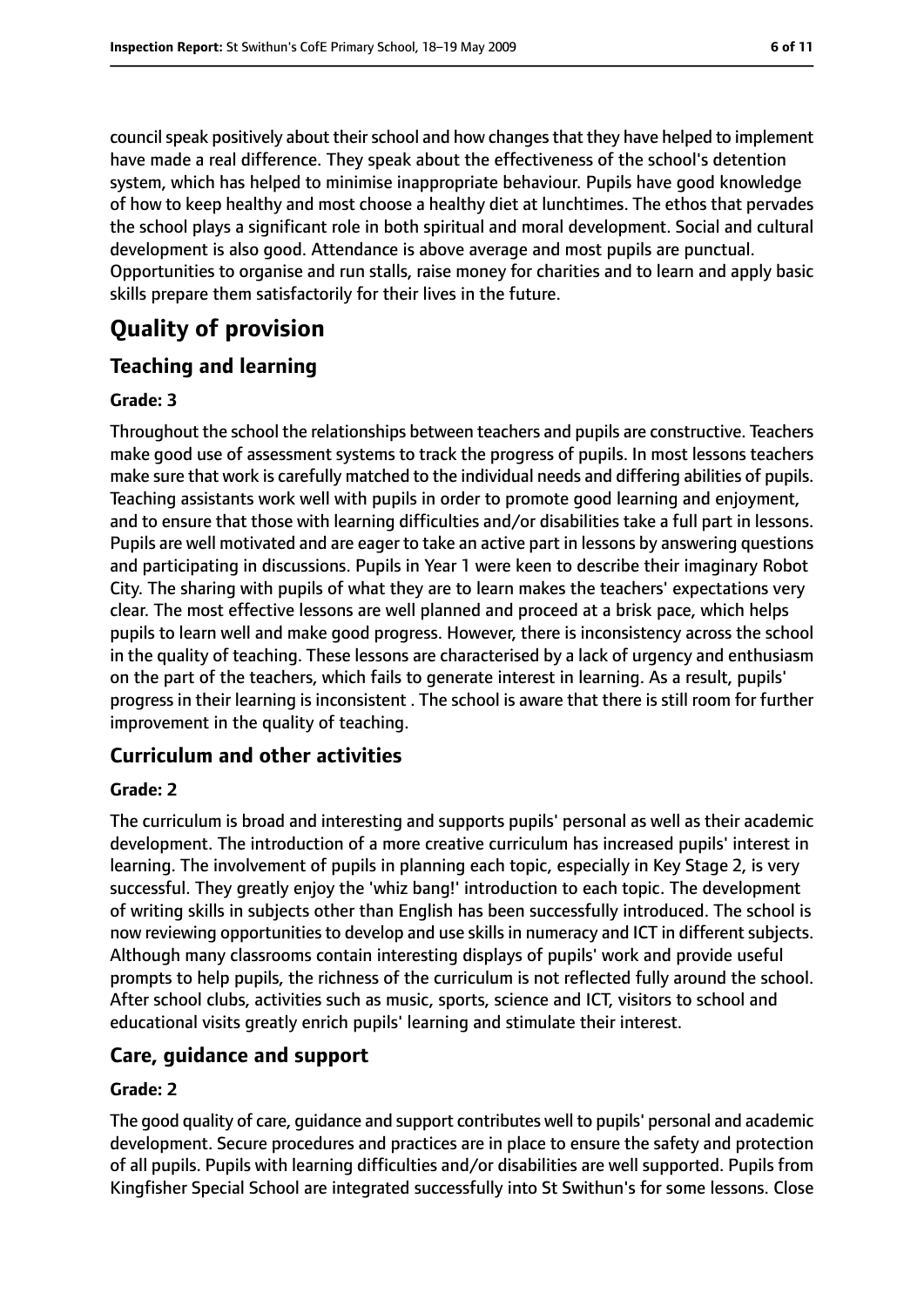liaison with outside agencies ensures that extra support is provided when necessary. Academic guidance is often good, enabling pupils to understand clearly how well they are doing, and to be aware of their learning targets and of what they need to do to improve. However, there are inconsistencies and in some classes and lessons pupils are less well informed.

### **Leadership and management**

#### **Grade: 3**

Although the senior leadership team has been reduced because of staff absence, the headteacher, deputy headteacher and senior staff have worked together successfully to bring about school improvement. More rigorous monitoring of teaching and learning is providing useful feedback to teachers, and this, combined with support and coaching for staff where necessary, is improving the quality of teaching and learning. The process of school self-evaluation is being expanded to include all stakeholders. The tracking of progress made with priorities for improvement is rigorous and involves all staff. The senior leadership team and governors realise the urgency with which this work needs to continue. The governing body is working hard and successfully to increase its understanding of its roles. Governors are becoming more proactive in being critical friends to the school, as well as in holding it to account for the quality of its provision and outcomes. The school has done much work to promote community cohesion in school and within the local community and it is expanding its links further afield. It evaluates its initiatives informally and has plans to make this more process more rigorous.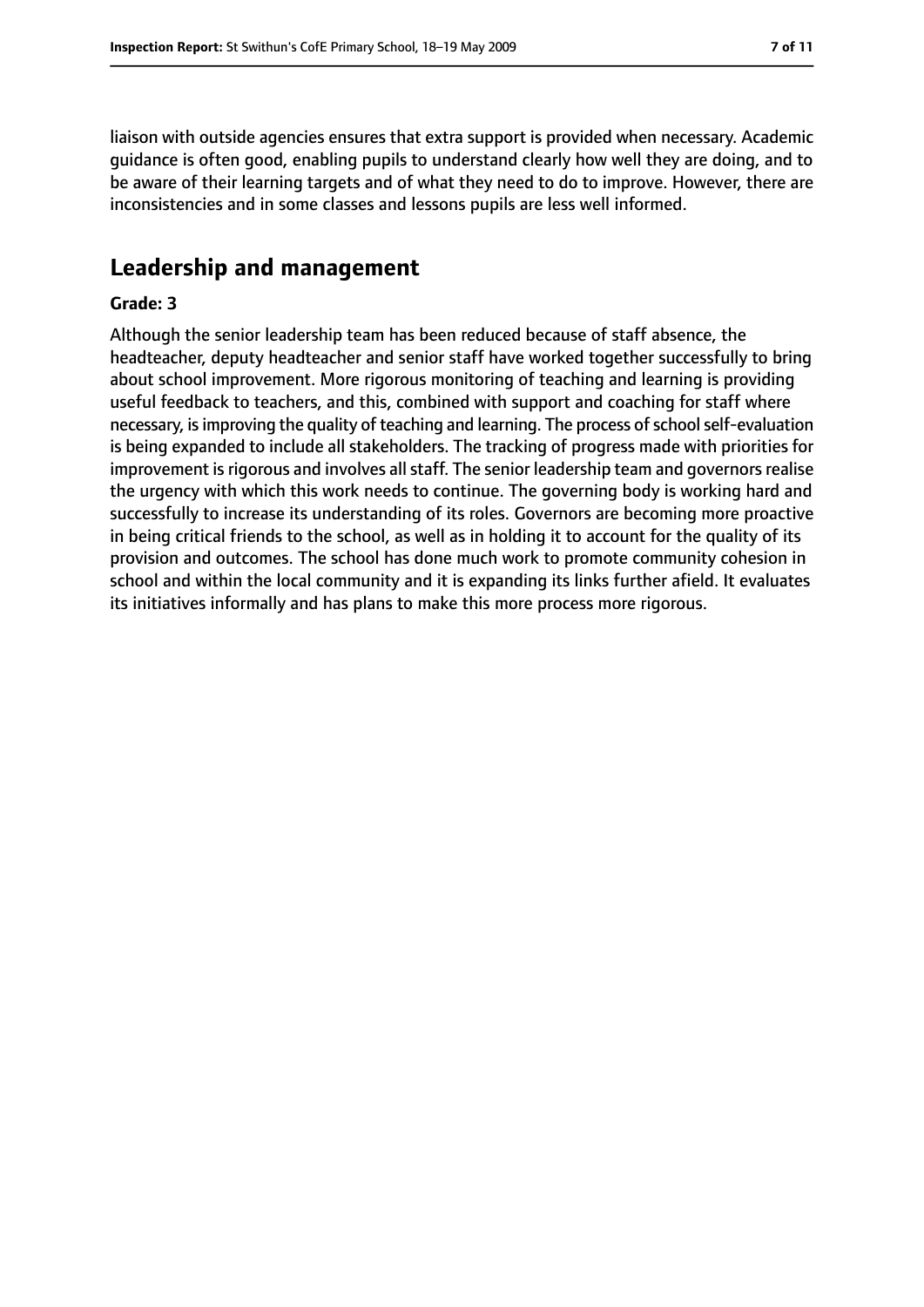**Any complaints about the inspection or the report should be made following the procedures set out in the guidance 'Complaints about school inspection', which is available from Ofsted's website: www.ofsted.gov.uk.**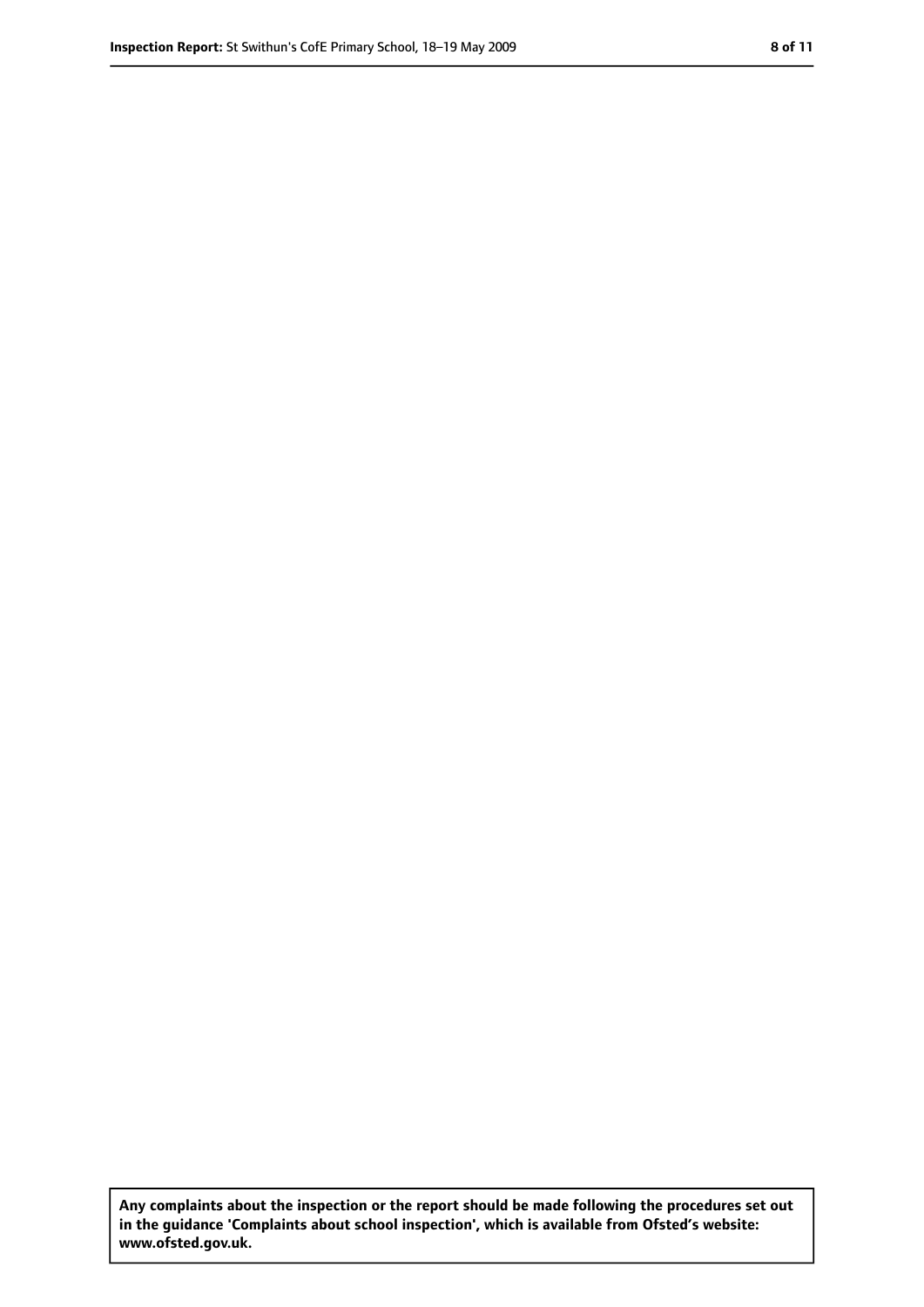# **Inspection judgements**

| Key to judgements: grade 1 is outstanding, grade 2 good, grade 3 satisfactory, and | School  |
|------------------------------------------------------------------------------------|---------|
| arade 4 inadequate                                                                 | Overall |

#### **Overall effectiveness**

| How effective, efficient and inclusive is the provision of<br>education, integrated care and any extended services in meeting the<br>needs of learners? |     |
|---------------------------------------------------------------------------------------------------------------------------------------------------------|-----|
| Effective steps have been taken to promote improvement since the last<br>inspection                                                                     | Yes |
| How well does the school work in partnership with others to promote learners'<br>well being?                                                            |     |
| The capacity to make any necessary improvements                                                                                                         |     |

### **Effectiveness of the Early Years Foundation Stage**

| How effective is the provision in meeting the needs of children in the<br><b>EYFS?</b>       |  |
|----------------------------------------------------------------------------------------------|--|
| How well do children in the EYFS achieve?                                                    |  |
| How good are the overall personal development and well-being of the children<br>in the EYFS? |  |
| How effectively are children in the EYFS helped to learn and develop?                        |  |
| How effectively is the welfare of children in the EYFS promoted?                             |  |
| How effectively is provision in the EYFS led and managed?                                    |  |

#### **Achievement and standards**

| How well do learners achieve?                                                                               |  |
|-------------------------------------------------------------------------------------------------------------|--|
| The standards <sup>1</sup> reached by learners                                                              |  |
| How well learners make progress, taking account of any significant variations<br>between groups of learners |  |
| How well learners with learning difficulties and/or disabilities make progress                              |  |

#### **Annex A**

<sup>&</sup>lt;sup>1</sup>Grade 1 - Exceptionally and consistently high; Grade 2 - Generally above average with none significantly below average; Grade 3 - Broadly average to below average; Grade 4 - Exceptionally low.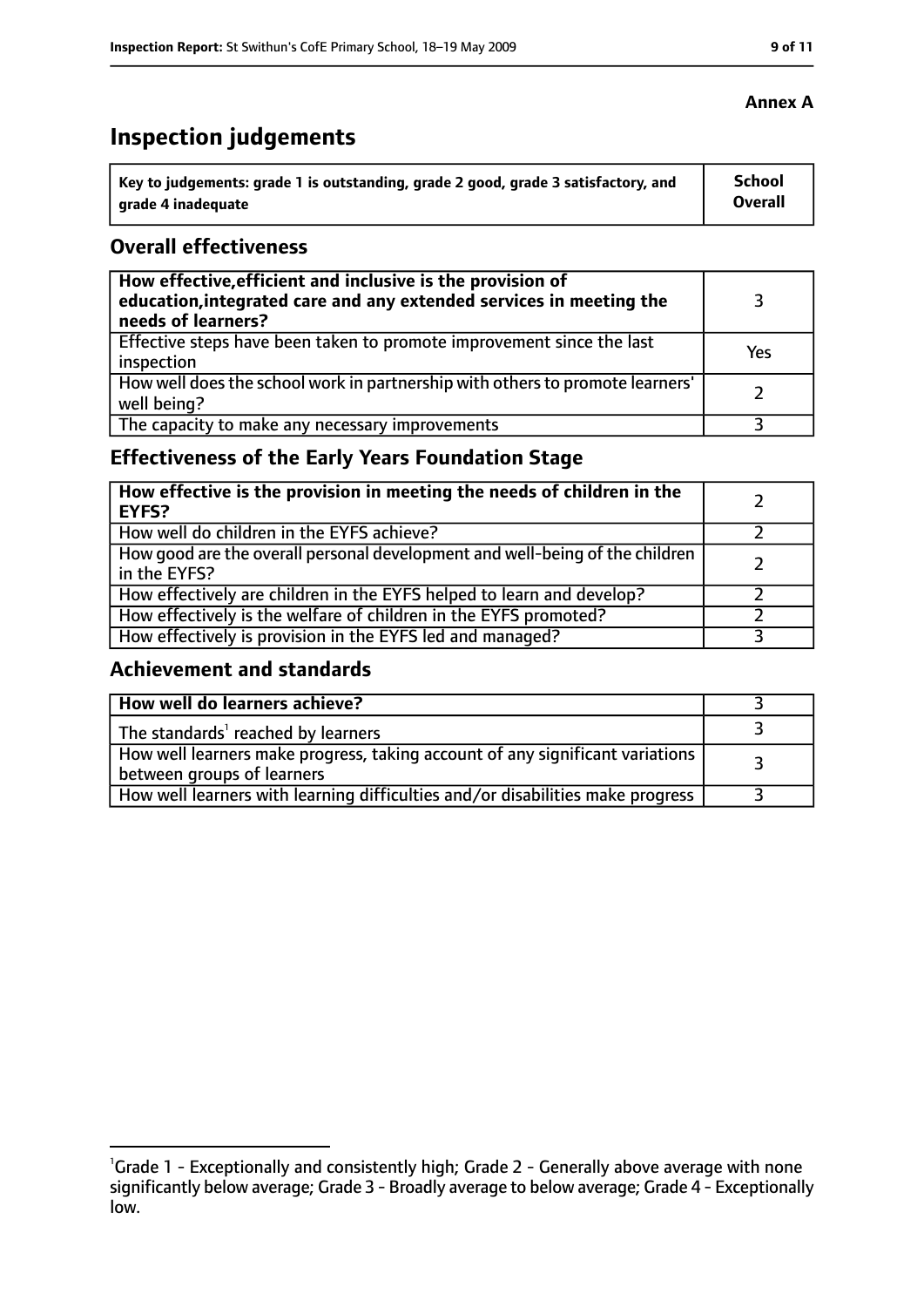# **Personal development and well-being**

| How good are the overall personal development and well-being of the<br>learners?                                 |  |
|------------------------------------------------------------------------------------------------------------------|--|
| The extent of learners' spiritual, moral, social and cultural development                                        |  |
| The extent to which learners adopt healthy lifestyles                                                            |  |
| The extent to which learners adopt safe practices                                                                |  |
| The extent to which learners enjoy their education                                                               |  |
| The attendance of learners                                                                                       |  |
| The behaviour of learners                                                                                        |  |
| The extent to which learners make a positive contribution to the community                                       |  |
| How well learners develop workplace and other skills that will contribute to<br>their future economic well-being |  |

# **The quality of provision**

| How effective are teaching and learning in meeting the full range of<br>learners' needs?                |  |
|---------------------------------------------------------------------------------------------------------|--|
| How well do the curriculum and other activities meet the range of needs and<br>  interests of learners? |  |
| How well are learners cared for, quided and supported?                                                  |  |

### **Leadership and management**

| How effective are leadership and management in raising achievement<br>and supporting all learners?                                              |     |
|-------------------------------------------------------------------------------------------------------------------------------------------------|-----|
| How effectively leaders and managers at all levels set clear direction leading<br>to improvement and promote high quality of care and education |     |
| How effectively leaders and managers use challenging targets to raise standards                                                                 |     |
| The effectiveness of the school's self-evaluation                                                                                               | 3   |
| How well equality of opportunity is promoted and discrimination eliminated                                                                      | 3   |
| How well does the school contribute to community cohesion?                                                                                      | 3   |
| How effectively and efficiently resources, including staff, are deployed to<br>achieve value for money                                          | 3   |
| The extent to which governors and other supervisory boards discharge their<br>responsibilities                                                  |     |
| Do procedures for safequarding learners meet current government<br>requirements?                                                                | Yes |
| Does this school require special measures?                                                                                                      | No  |
| Does this school require a notice to improve?                                                                                                   | No  |